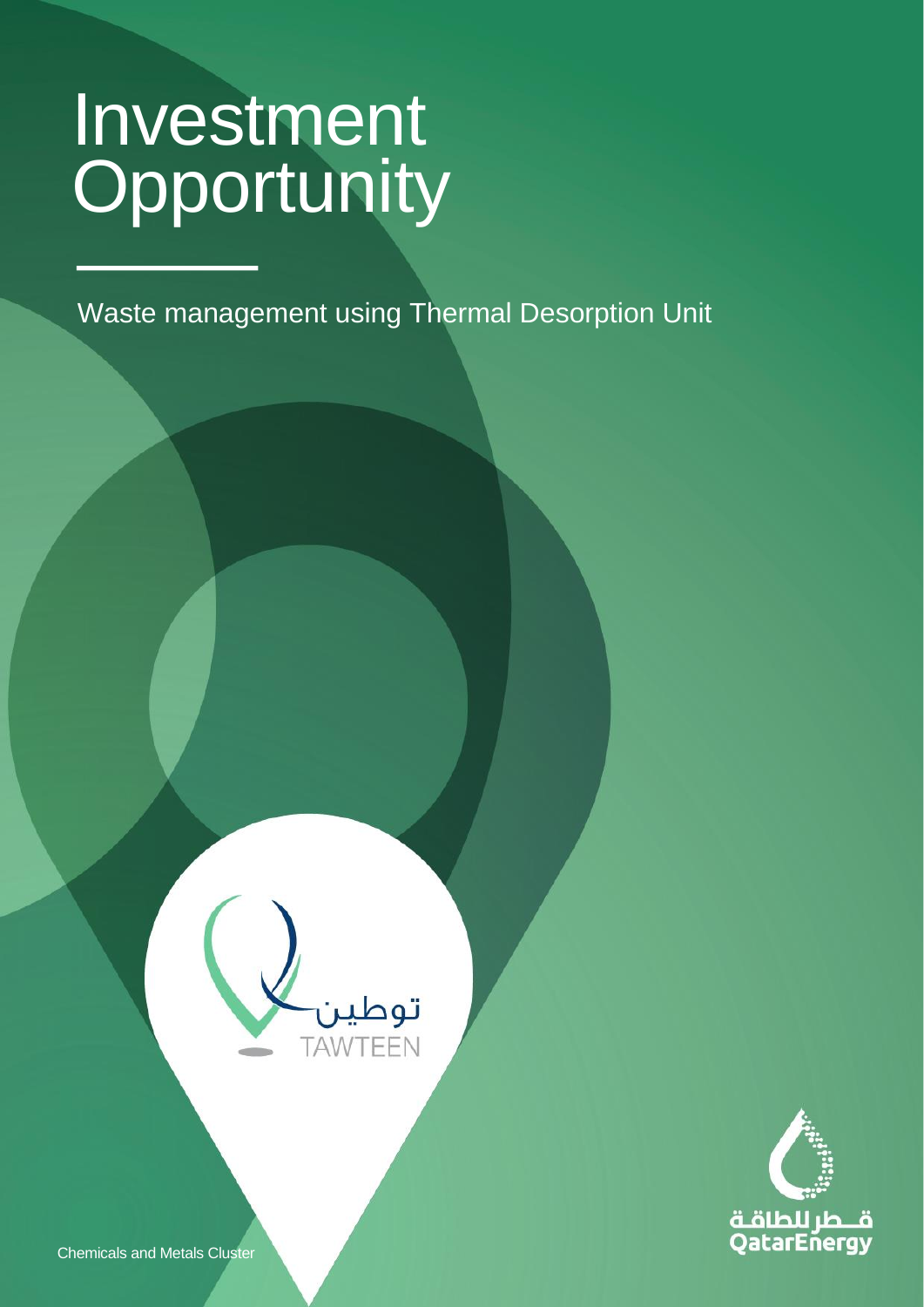

## **Executive Summary**

Tawteen's Chemicals and Metals Cluster covers products and services that would support further localization of the petrochemical, manufacturing & sustainability sector in Qatar and would cater to the requirements by Energy Sector Companies. This Tawteen E-Brochure presents the opportunity for investors to establish Thermal desorption unit, a treatment and disposal facility for contaminated oily sludge generated by offshore and onshore operations facilities in Qatar.

In essence, Tawteen aspires for the Investor to develop the following local capabilities:

- Set-up a facility to treat contaminated sludge generated in factories with recovering capability and disposal
- Establish logistical infrastructure to transport and store contaminated sludge and recovered products.
- Adopt technological advancements to improve the treatment, disposal, and recovery processes.

To support this investment, QatarEnergy, the Contracting Entity will issue a Request for Proposal (RfP) to all Investors covering a 5-year contract for 6,000 Ton/annum.

In addition, Tawteen will provide various incentives in infrastructure and supplier development as support to establishment.

Tawteen will also be conducting briefing sessions that will be communicated in the future to fully align on the process of evaluation and expectations of this opportunity.

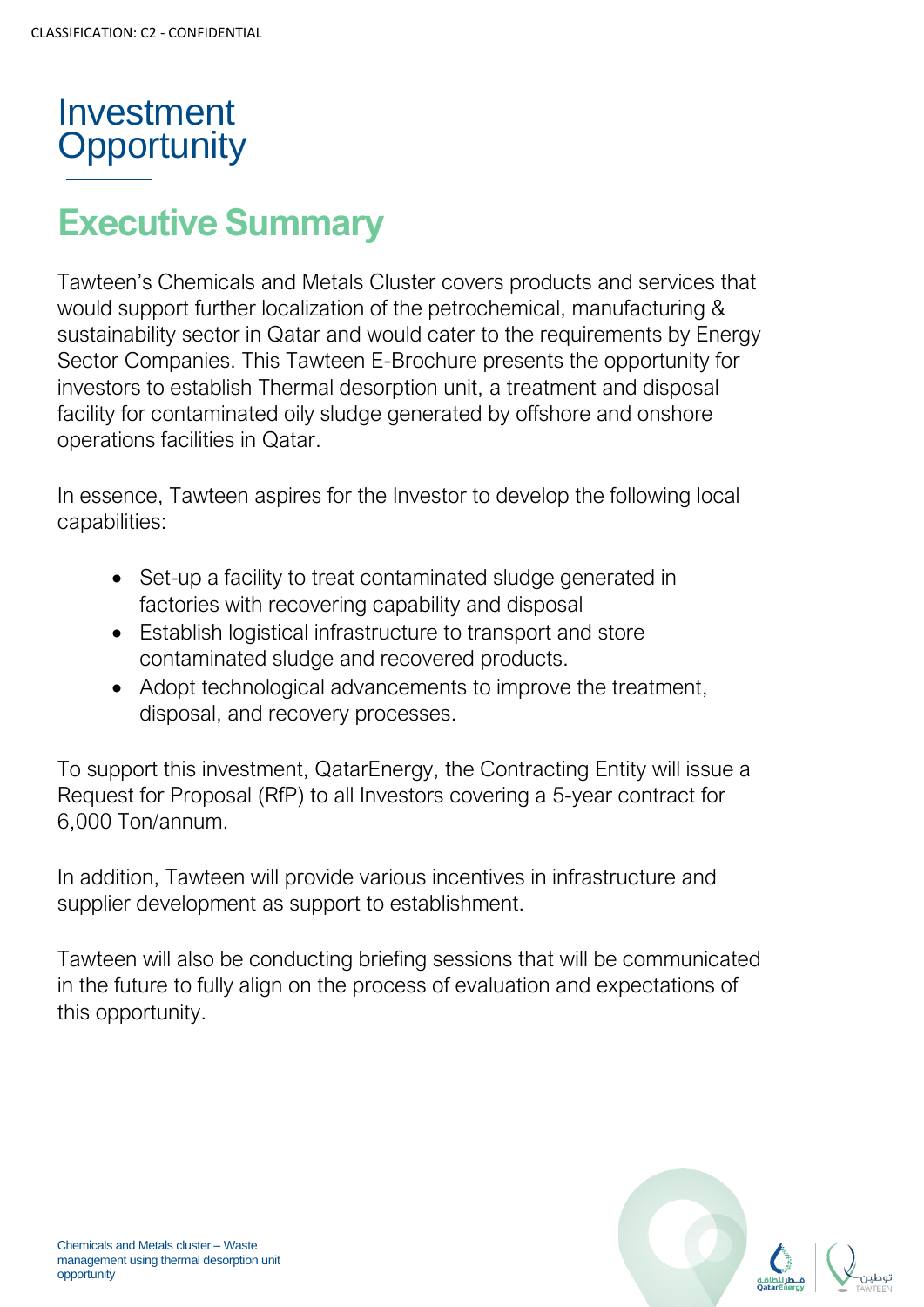## **Detailed Opportunity Description**

#### Thermal Desorption Unit

- Thermal desorption is a reclamation process followed to separate hydrocarbons from various types of materials.
- This process uses high heat to reclaim oil and other materials employing a non-contact and non-incineration technology.
- TAWTEEN aims is to identify and find potential investors interested in establishing the unit.



#### Strategic Fit

- Contribute to Qatar's sustainability strategy
- Reduce dumping in landfills & greenhouse emissions
- Reduce environmental impact of chemical waste

#### Localization Opportunity







#### Supporting Commitment:

Combined: Minimum 6000 T/Yr for 5 years

Contracting Entity:





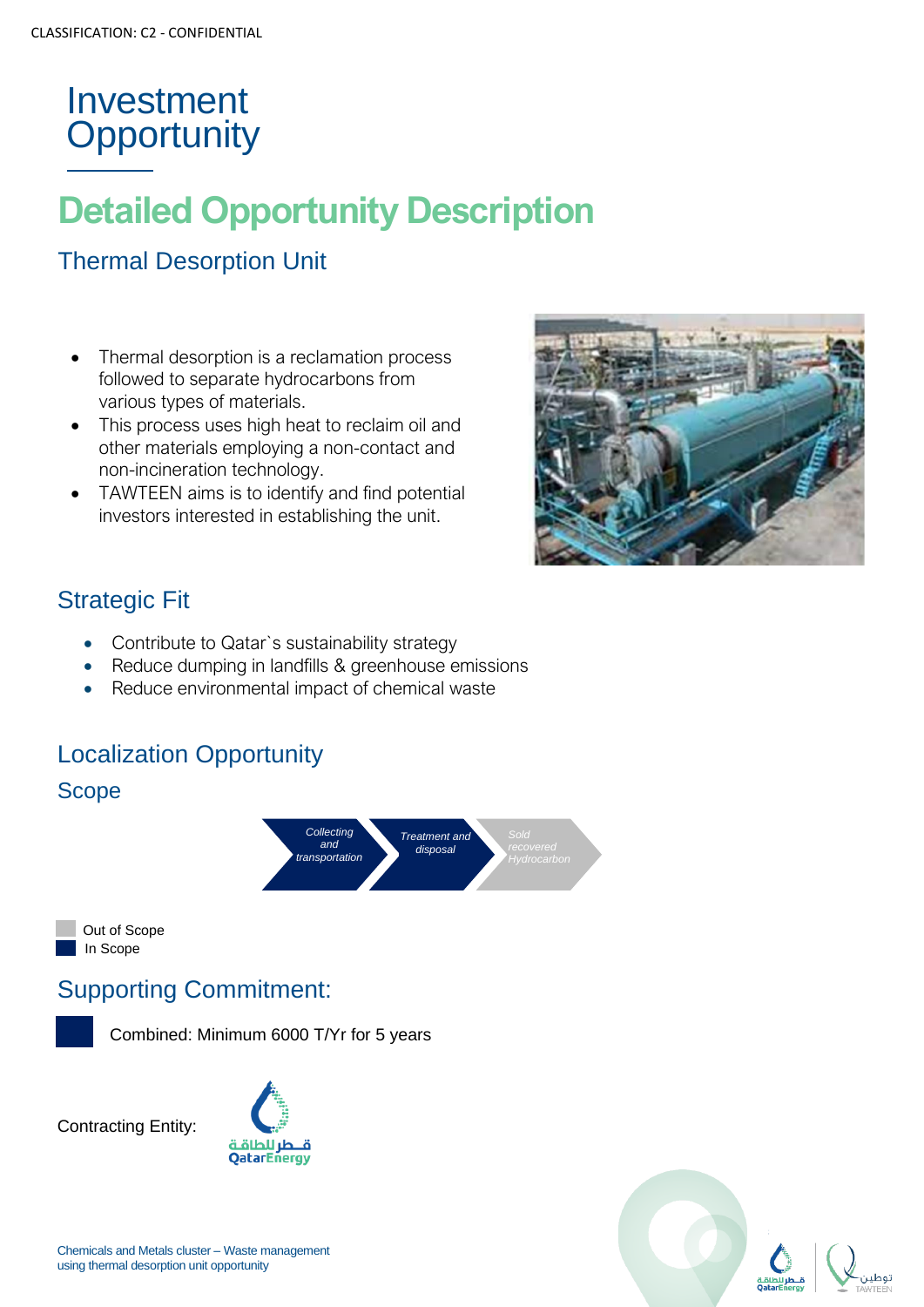## **RfP & Investor Pack Collection**

Interested investors can collect the RfP and Tawteen Investor Pack from QatarEnergy through the following steps:

- If you are a registered vendor in QatarEnergy then please download the RfP and Tawteen Investor Pack once released on 4 August 2022 through QatarEnergy website:
	- [https://www.qatarenergy.qa/en/SupplyManagement/Tenders/Page](https://www.qatarenergy.qa/en/SupplyManagement/Tenders/Pages/default.aspx) [s/default.aspx](https://www.qatarenergy.qa/en/SupplyManagement/Tenders/Pages/default.aspx)
- If you are not a registered vendor in QatarEnergy then please follow the vendor registration process as soon as you collect your e-brochure to become eligible to participate once the RfP and Tawteen Investor Pack is released on 4 August 2022 through QatarEnergy website:
	- <https://www.vereg.qp.qa/ereg/Welcome.do>
- If you are an interested **entrepreneur** that does not have an established company, please contact the subject Cluster Lead on the email mentioned below to coordinate receiving the RfP and Tawteen Investor Pack
	- Chemicals and Metals Cluster Lead: [chm\\_tawteen@qatarenergy.qa](mailto:chm_tawteen@qatarenergy.qa)

#### Please apply the following to the email to be sent

• Title:

TAWTEEN RfP Request

Body:

Name:

Email:

Phone Number:

Opportunity Name: